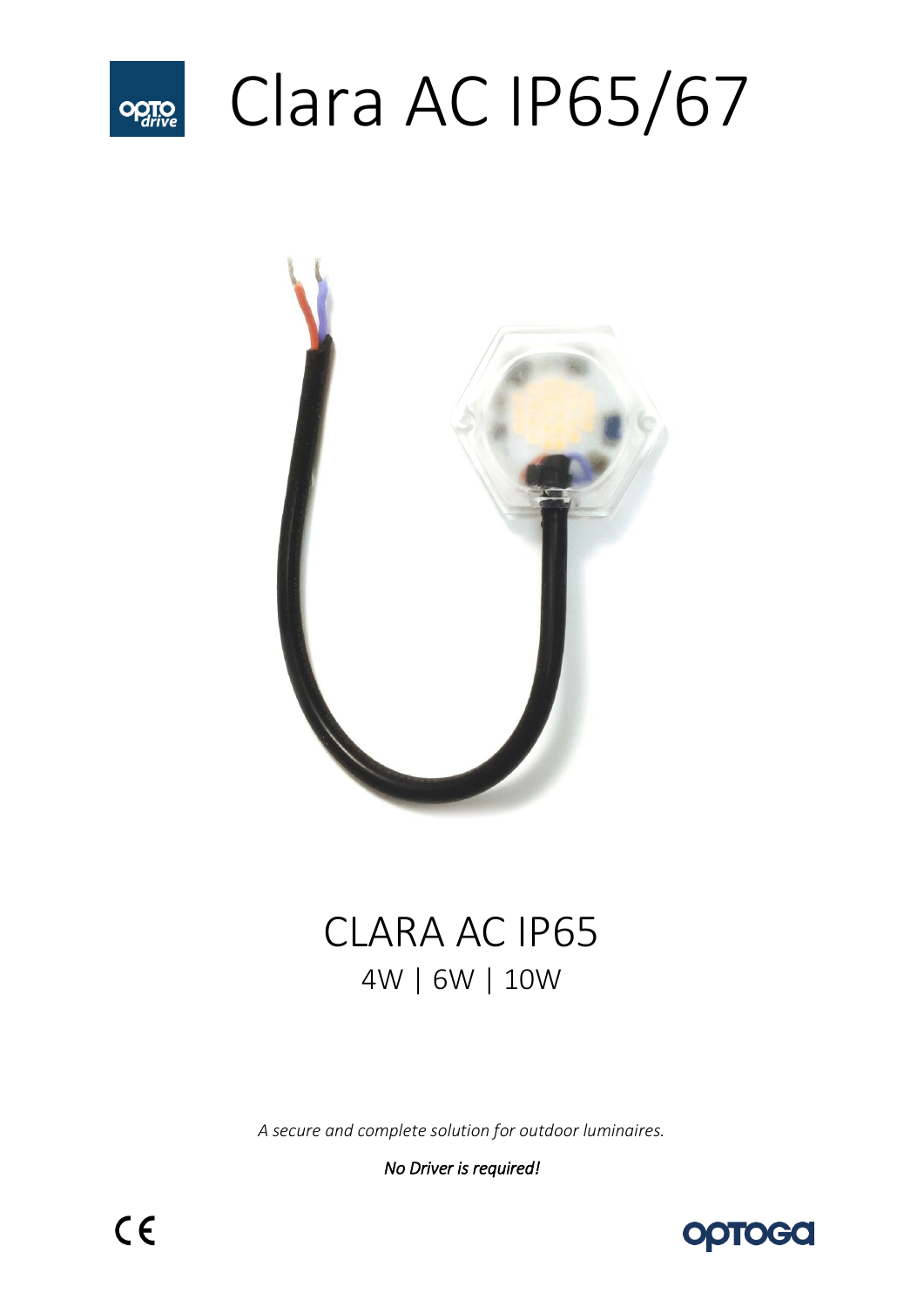|  | <b>Clara AC IP65 Flickerfree</b>             | Document no:<br>n/a | Revision:<br>1.15 |                     | Page:<br>Page 2 of 22 |
|--|----------------------------------------------|---------------------|-------------------|---------------------|-----------------------|
|  | Object:<br><b>Datasheet Clara AC IP65 FF</b> | Author:<br>ML/SL    |                   | Date:<br>2021-08-23 |                       |

# Key features

## Story

Clara AC IP65 is designed for bollards, park lighting and bulk heads and can be integrated into environments that previously were not possible, since the LED module itself is water and moisture proof.

The idea is that instead of making the entire luminaire's moisture proof, we only make the places that need moisture barriers safe. It is about not trapping moisture, but always keeping it out of electronics and electricity. The LED module keeps moisture away because its membrane never allows moisture to enter its construction, but it can still breathe to equalize pressure at different temperatures. A very simple and safe design.



#### Key features

- IP65 and IP67 classed
- Based on Clara AC 24-LED
- No driver required
- No extra encapsulation needed

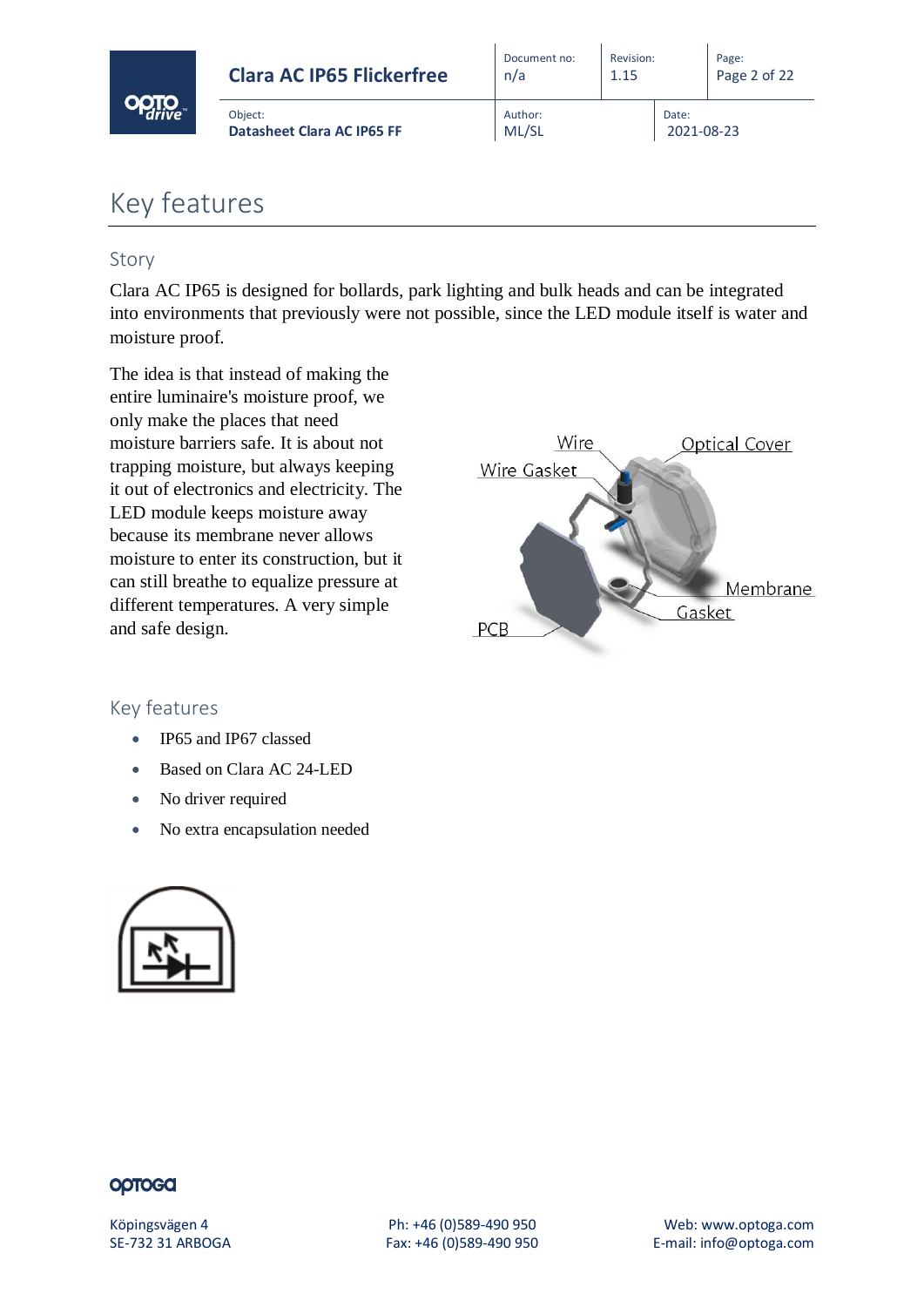

| <b>Clara AC IP65 Flickerfree</b>      | Document no:     | Revision: |                     | Page:        |
|---------------------------------------|------------------|-----------|---------------------|--------------|
|                                       | n/a              | 1.15      |                     | Page 3 of 22 |
| Object:<br>Datasheet Clara AC IP65 FF | Author:<br>ML/SL |           | Date:<br>2021-08-23 |              |

# Content

# optoca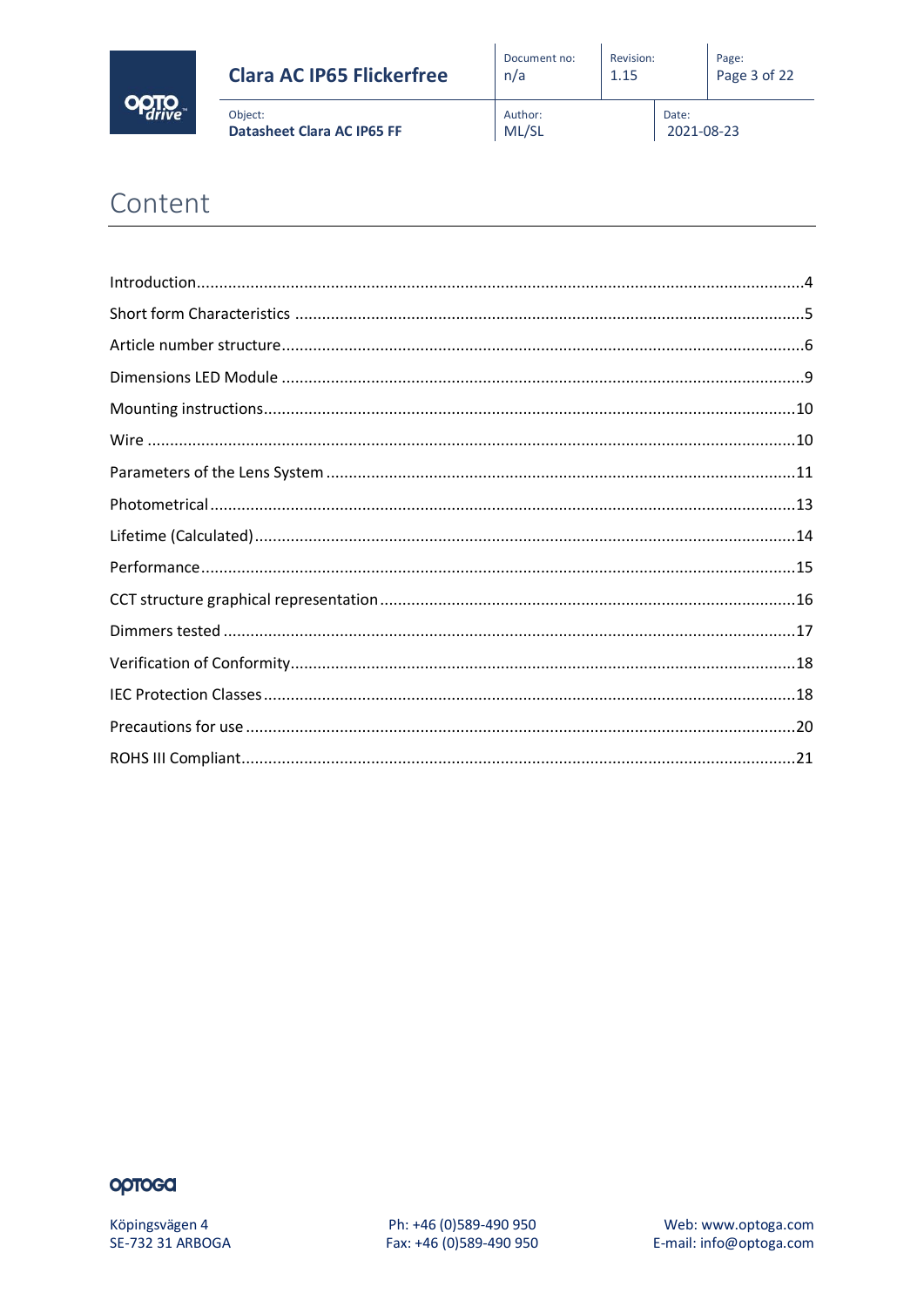

| <b>Clara AC IP65 Flickerfree</b>             | Document no:     | Revision: |                     | Page:        |
|----------------------------------------------|------------------|-----------|---------------------|--------------|
|                                              | n/a              | 1.15      |                     | Page 4 of 22 |
| Object:<br><b>Datasheet Clara AC IP65 FF</b> | Author:<br>ML/SL |           | Date:<br>2021-08-23 |              |

# <span id="page-3-0"></span>Introduction

## Clara package

The LED module and light engine is named Clara and it is a design for light fittings and luminaires aiming for various areas. It has been designed in order to meet the demands on high performance optical solutions in both light emitting and in colour rendering.

The same package is used for Downlight, Spotlight, Tasklight and Medical light fittings etc. The solution is developed to make it easy for the designers and engineers to choose from low to high power, from AC to DC and choose between a variety of lenses in the same luminaire or in similar design.

## AC design

All driver and dimmer components are built-in.

The advantage with an AC driver that has been built-in is:

- Lifetime Connected to a heat sink and therefore has a controlled environment
- Dimming Dimming via standard trailing edge dimmers
- Small No extra boxes
- Simple Easily adapted into to the production line

#### Light output

Colour stability is important to ensure that the installation has a uniform light output. Parameters such as binning, lifetime and thermal control are vital for good results.

## Dimming

Use the latest dimmers from standard manufacturers for LED and make sure that the dimmer has the capacity to manage the low load of the LEDs power consumption. In some cases the dimmer requires more than one LED module connected in order to work as expected due to the minimum load required for the dimmer to function properly.

## IP65 / 67

Water and moister protect LED Engine solution.

#### **OOTOGO**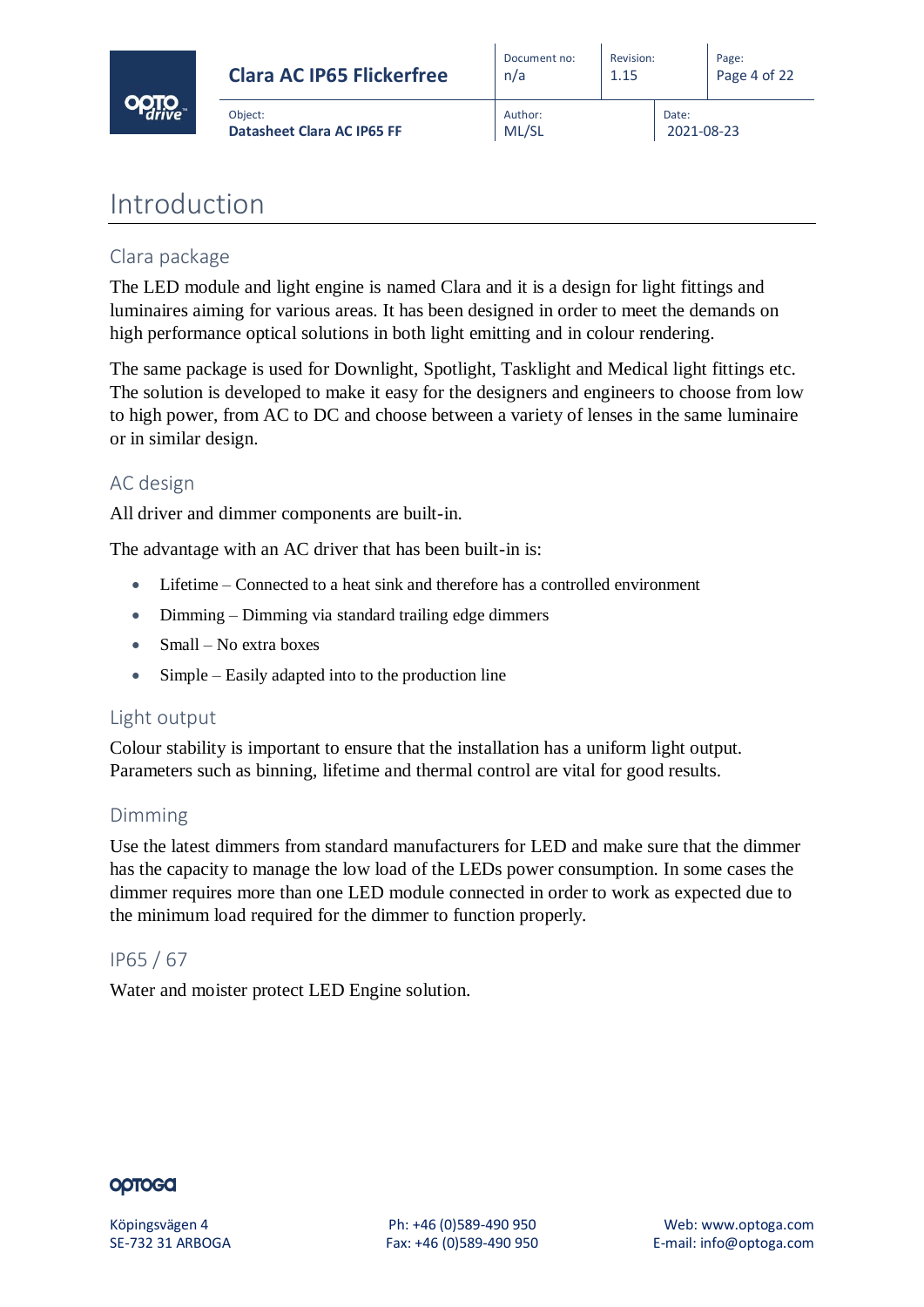

# <span id="page-4-0"></span>Short form Characteristics

Object:

| 48.4 mm (1.90 inch) diameter<br>Module dimension<br><b>TBD</b><br>Weight<br>2 x 3.8 mm (2 x 0.15 inch)<br>Assembly holes<br>2-wire Cable (60cm / 23.6 inch)<br>Wire connector<br><b>ELECTRICAL</b><br>6 W +/-10% ea.<br>4 W +/-10% ea.<br>10 W +/-10% ea.<br>Power<br>230VAC<br>Input voltage<br>Input voltage range<br>220-240VAC<br>Power factor<br>> 0.5<br><b>Total harmonic</b><br><15%<br>distortion<br>AC<br>Type of current<br>600 <sub>m</sub> A<br>Peak inrush current<br>$<$ 35 $\mu$ s<br>Inrush current duration<br>Surge protection<br>1500V<br>Over temp. protection<br>$150^{\circ}$ C<br>E or F depending on version<br>Energy class<br><b>PHOTOMETRICAL</b><br>700lm<br>450lm<br>Flux nominal<br>1100lm<br>E >110lm/W (F >85lm/W)<br>Efficiency<br>Number of LED's<br>24<br>Rendering index<br>>Ra80 (>Ra90 on 2700K and on demand)<br>SDCM (Mac Adam)<br>3<br><b>SVM</b><br>0.5<br>PstLM<br>0.6<br>Spread angle lens<br>110° (IP65/IP67) | <b>MECHANICAL</b> | 4W | 6W | 10W |  |  |  |
|-------------------------------------------------------------------------------------------------------------------------------------------------------------------------------------------------------------------------------------------------------------------------------------------------------------------------------------------------------------------------------------------------------------------------------------------------------------------------------------------------------------------------------------------------------------------------------------------------------------------------------------------------------------------------------------------------------------------------------------------------------------------------------------------------------------------------------------------------------------------------------------------------------------------------------------------------------------|-------------------|----|----|-----|--|--|--|
|                                                                                                                                                                                                                                                                                                                                                                                                                                                                                                                                                                                                                                                                                                                                                                                                                                                                                                                                                             |                   |    |    |     |  |  |  |
|                                                                                                                                                                                                                                                                                                                                                                                                                                                                                                                                                                                                                                                                                                                                                                                                                                                                                                                                                             |                   |    |    |     |  |  |  |
|                                                                                                                                                                                                                                                                                                                                                                                                                                                                                                                                                                                                                                                                                                                                                                                                                                                                                                                                                             |                   |    |    |     |  |  |  |
|                                                                                                                                                                                                                                                                                                                                                                                                                                                                                                                                                                                                                                                                                                                                                                                                                                                                                                                                                             |                   |    |    |     |  |  |  |
|                                                                                                                                                                                                                                                                                                                                                                                                                                                                                                                                                                                                                                                                                                                                                                                                                                                                                                                                                             |                   |    |    |     |  |  |  |
|                                                                                                                                                                                                                                                                                                                                                                                                                                                                                                                                                                                                                                                                                                                                                                                                                                                                                                                                                             |                   |    |    |     |  |  |  |
|                                                                                                                                                                                                                                                                                                                                                                                                                                                                                                                                                                                                                                                                                                                                                                                                                                                                                                                                                             |                   |    |    |     |  |  |  |
|                                                                                                                                                                                                                                                                                                                                                                                                                                                                                                                                                                                                                                                                                                                                                                                                                                                                                                                                                             |                   |    |    |     |  |  |  |
|                                                                                                                                                                                                                                                                                                                                                                                                                                                                                                                                                                                                                                                                                                                                                                                                                                                                                                                                                             |                   |    |    |     |  |  |  |
|                                                                                                                                                                                                                                                                                                                                                                                                                                                                                                                                                                                                                                                                                                                                                                                                                                                                                                                                                             |                   |    |    |     |  |  |  |
|                                                                                                                                                                                                                                                                                                                                                                                                                                                                                                                                                                                                                                                                                                                                                                                                                                                                                                                                                             |                   |    |    |     |  |  |  |
|                                                                                                                                                                                                                                                                                                                                                                                                                                                                                                                                                                                                                                                                                                                                                                                                                                                                                                                                                             |                   |    |    |     |  |  |  |
|                                                                                                                                                                                                                                                                                                                                                                                                                                                                                                                                                                                                                                                                                                                                                                                                                                                                                                                                                             |                   |    |    |     |  |  |  |
|                                                                                                                                                                                                                                                                                                                                                                                                                                                                                                                                                                                                                                                                                                                                                                                                                                                                                                                                                             |                   |    |    |     |  |  |  |
|                                                                                                                                                                                                                                                                                                                                                                                                                                                                                                                                                                                                                                                                                                                                                                                                                                                                                                                                                             |                   |    |    |     |  |  |  |
|                                                                                                                                                                                                                                                                                                                                                                                                                                                                                                                                                                                                                                                                                                                                                                                                                                                                                                                                                             |                   |    |    |     |  |  |  |
|                                                                                                                                                                                                                                                                                                                                                                                                                                                                                                                                                                                                                                                                                                                                                                                                                                                                                                                                                             |                   |    |    |     |  |  |  |
|                                                                                                                                                                                                                                                                                                                                                                                                                                                                                                                                                                                                                                                                                                                                                                                                                                                                                                                                                             |                   |    |    |     |  |  |  |
|                                                                                                                                                                                                                                                                                                                                                                                                                                                                                                                                                                                                                                                                                                                                                                                                                                                                                                                                                             |                   |    |    |     |  |  |  |
|                                                                                                                                                                                                                                                                                                                                                                                                                                                                                                                                                                                                                                                                                                                                                                                                                                                                                                                                                             |                   |    |    |     |  |  |  |
|                                                                                                                                                                                                                                                                                                                                                                                                                                                                                                                                                                                                                                                                                                                                                                                                                                                                                                                                                             |                   |    |    |     |  |  |  |
|                                                                                                                                                                                                                                                                                                                                                                                                                                                                                                                                                                                                                                                                                                                                                                                                                                                                                                                                                             |                   |    |    |     |  |  |  |
|                                                                                                                                                                                                                                                                                                                                                                                                                                                                                                                                                                                                                                                                                                                                                                                                                                                                                                                                                             |                   |    |    |     |  |  |  |
|                                                                                                                                                                                                                                                                                                                                                                                                                                                                                                                                                                                                                                                                                                                                                                                                                                                                                                                                                             |                   |    |    |     |  |  |  |
|                                                                                                                                                                                                                                                                                                                                                                                                                                                                                                                                                                                                                                                                                                                                                                                                                                                                                                                                                             |                   |    |    |     |  |  |  |
|                                                                                                                                                                                                                                                                                                                                                                                                                                                                                                                                                                                                                                                                                                                                                                                                                                                                                                                                                             |                   |    |    |     |  |  |  |
| Colour temperatures<br>2700K, 3000K, 4000K                                                                                                                                                                                                                                                                                                                                                                                                                                                                                                                                                                                                                                                                                                                                                                                                                                                                                                                  |                   |    |    |     |  |  |  |
| <b>ENVIRONMENTAL</b>                                                                                                                                                                                                                                                                                                                                                                                                                                                                                                                                                                                                                                                                                                                                                                                                                                                                                                                                        |                   |    |    |     |  |  |  |
| -25°C to 85°C (-13°F to 185°F)<br>Temperature range                                                                                                                                                                                                                                                                                                                                                                                                                                                                                                                                                                                                                                                                                                                                                                                                                                                                                                         |                   |    |    |     |  |  |  |
| (Absolute maximum temp Tc 85°C)                                                                                                                                                                                                                                                                                                                                                                                                                                                                                                                                                                                                                                                                                                                                                                                                                                                                                                                             |                   |    |    |     |  |  |  |
| <b>Relative Humidity</b><br>10-75%                                                                                                                                                                                                                                                                                                                                                                                                                                                                                                                                                                                                                                                                                                                                                                                                                                                                                                                          |                   |    |    |     |  |  |  |
| Ambient air pressure<br>500-1060 HPa                                                                                                                                                                                                                                                                                                                                                                                                                                                                                                                                                                                                                                                                                                                                                                                                                                                                                                                        |                   |    |    |     |  |  |  |

## LIFE LENGHT

Life length L70B10  $>50 000h$ 

#### optosa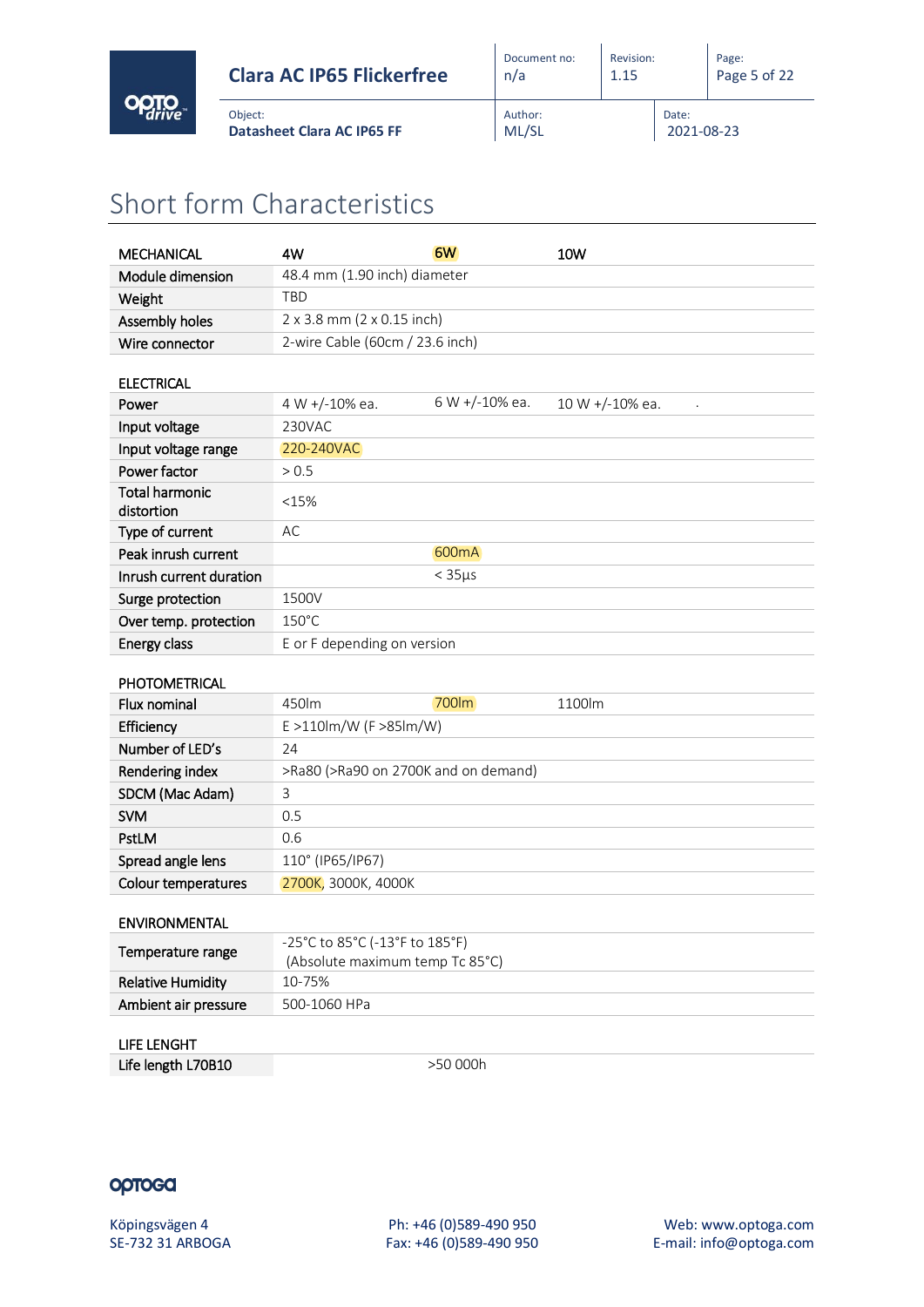

Date:

2021-08-23

Object:

# <span id="page-5-0"></span>Article number: Clara AC.P.230.24.8yy-IP65.FF

**Datasheet Clara AC IP65 FF**

#### CLARA AC.P.230.1.8YY-NN.X

| AC        | AC= 230VAC, ED=External Driver required, ID=Internal Driver      |
|-----------|------------------------------------------------------------------|
| P*        | Power (Watt)*                                                    |
| $\vee$    | Voltage: 230VAC                                                  |
| N         | Amount of LEDs                                                   |
| 8         | CRI: 8=Ra>80, 9=Ra>90                                            |
| YY        | CCT: $27 = 2700K$ , $30 = 3000K$ , $40 = 4000K$                  |
| <b>NN</b> | Viewing angle code/IP class                                      |
| X         | Additional features as<br>FF - Flickerfree<br>H - extra heat-PAD |

## Article name and versions

| <b>ARTICLE NAME</b>            | <b>POWER</b> | <b>CURRENT</b> | LEDS | <b>CRI</b> | <b>CCT</b> | <b>IFNS</b> | LUMEN | ENERGY<br><b>CLASS</b> |
|--------------------------------|--------------|----------------|------|------------|------------|-------------|-------|------------------------|
| Clara AC.4.230.24.830-IP65.FF  | 4            | 230            | 24   | 80         | 3000       | <b>IP65</b> | 450   | E                      |
| Clara AC.4.230.24.840-IP65.FF  | 4            | 230            | 24   | 80         | 4000       | <b>IP65</b> | 450   | E                      |
| Clara AC.6.230.24.830-IP65.FF  | 6            | 230            | 24   | 80         | 3000       | <b>IP65</b> | 700   | E                      |
| Clara AC.6.230.24.840-IP65.FF  | 6            | 230            | 24   | 80         | 4000       | <b>IP65</b> | 700   | E                      |
| Clara AC.10.230.24.830-IP65.FF | 10           | 230            | 24   | 80         | 3000       | <b>IP65</b> | 1100  | E                      |
| Clara AC.10.230.24.840-IP65.FF | 10           | 230            | 24   | 80         | 4000       | <b>IP65</b> | 1100  | E                      |
| Clara AC.4.230.24.927-IP65.FF  | 4            | 230            | 24   | 90         | 2700       | <b>IP65</b> | 350   | F                      |
| Clara AC.4.230.24.830-IP65.FF  | 4            | 230            | 24   | 90         | 3000       | <b>IP65</b> | 400   | F                      |
| Clara AC.4.230.24.840-IP65.FF  | 4            | 230            | 24   | 90         | 4000       | <b>IP65</b> | 400   | F                      |
| Clara AC.6.230.24.927-IP65.FF  | 6            | 230            | 24   | 90         | 2700       | <b>IP65</b> | 550   | F                      |
| Clara AC.6.230.24.830-IP65.FF  | 6            | 230            | 24   | 90         | 3000       | <b>IP65</b> | 600   | F                      |
| Clara AC.6.230.24.840-IP65.FF  | 6            | 230            | 24   | 90         | 4000       | <b>IP65</b> | 600   | F                      |
| Clara AC 10.230.24.927-IP65.FF | 10           | 230            | 24   | 90         | 2700       | <b>IP65</b> | 900   | F                      |
| Clara AC.10.230.24.830-IP65.FF | 10           | 230            | 24   | 90         | 3000       | <b>IP65</b> | 950   | F                      |
| Clara AC.10.230.24.840-IP65.FF | 10           | 230            | 24   | 90         | 4000       | <b>IP65</b> | 950   | F                      |

\*4W versions are on demand with minimum volume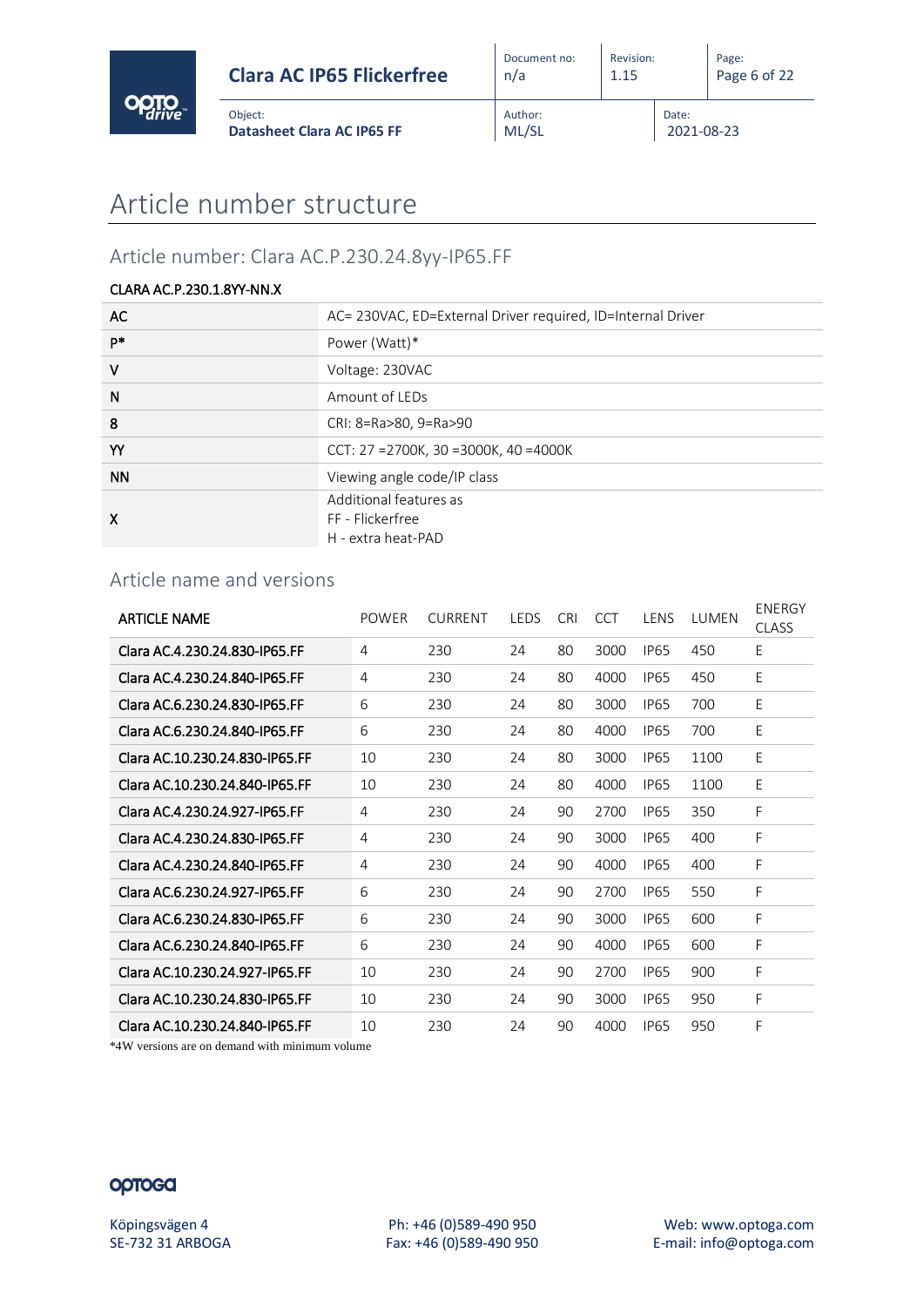|  | <b>Clara AC IP65 Flickerfree</b>      | Document no:<br>n/a | Revision:<br>1.15 |                     | Page:<br>Page 7 of 22 |
|--|---------------------------------------|---------------------|-------------------|---------------------|-----------------------|
|  | Obiect:<br>Datasheet Clara AC IP65 FF | Author:<br>ML/SL    |                   | Date:<br>2021-08-23 |                       |

#### Optional Heat PAD

This can be used to get out heat better as well as create a second safety barrier to obtain a Class II safety. This is an extra H in the article name.





| <b>ARTICLE NAME</b>              | <b>POWER</b> | <b>CURRENT</b> | I FDS | CRI. | CCT  | I FNS       | <b>TUMEN</b> | ENERGY<br><b>CLASS</b> |
|----------------------------------|--------------|----------------|-------|------|------|-------------|--------------|------------------------|
| Clara AC.10.230.24.830-H.IP65.FF | 10           | 230            | 24    | 80   | 3000 | <b>IP65</b> | 1100         | F.                     |
| Clara AC.10.230.24.840-H.IP65.FF | 10           | 230            | 24    | 80   | 4000 | <b>IP65</b> | 1100         | F.                     |
| Clara AC.10.230.24.927-H.IP65.FF | 10           | 230            | 24    | 90   | 2700 | <b>IP65</b> | 900          | F                      |
| Clara AC.10.230.24.830-H.IP65.FF | 10           | 230            | 24    | 90   | 3000 | <b>IP65</b> | 950          |                        |
| Clara AC.10.230.24.840-H.IP65.FF | 10           | 230            | 24    | 90   | 4000 | <b>IP65</b> | 950          | ⊢.                     |

#### optosa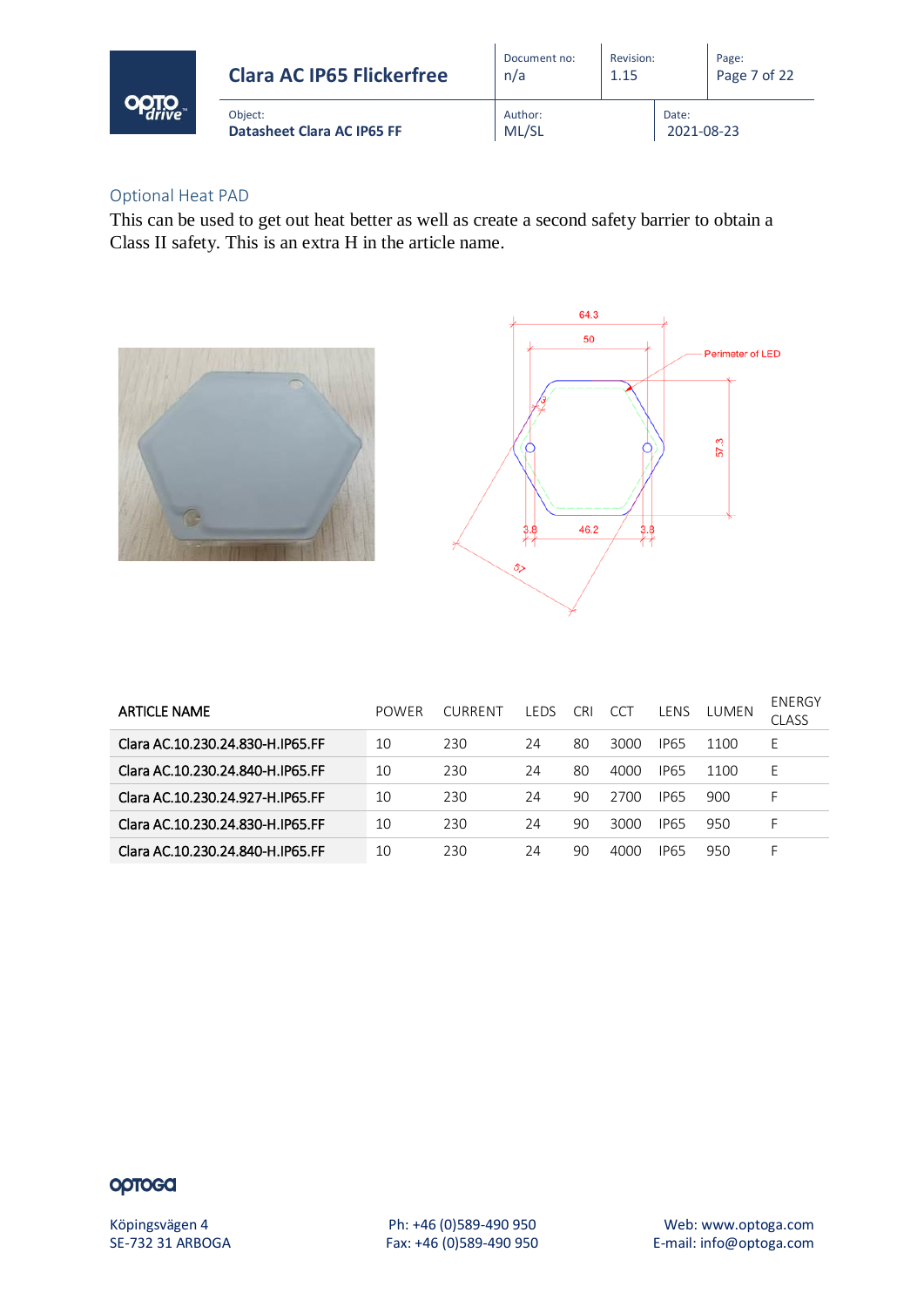

| Document no:<br>n/a | Revision:<br>1.15 |                     | Page:<br>Page 8 of 22 |
|---------------------|-------------------|---------------------|-----------------------|
| Author:<br>ML/SL    |                   | Date:<br>2021-08-23 |                       |

## *Packaging Information*

## Packaging Information Clara AC IP

Object:

|                                |     | Dimension (cm)          |      |      |         |
|--------------------------------|-----|-------------------------|------|------|---------|
| <b>Description</b> $Qty$ (pcs) |     | Length   Width   Height |      |      | GW (kg) |
| Inner Box                      | 48  | 66,0                    | 35.0 | 8.8  |         |
| <b>Outer Box</b>               | 144 | 68,0                    | 37.0 | 28,9 | 11.9    |

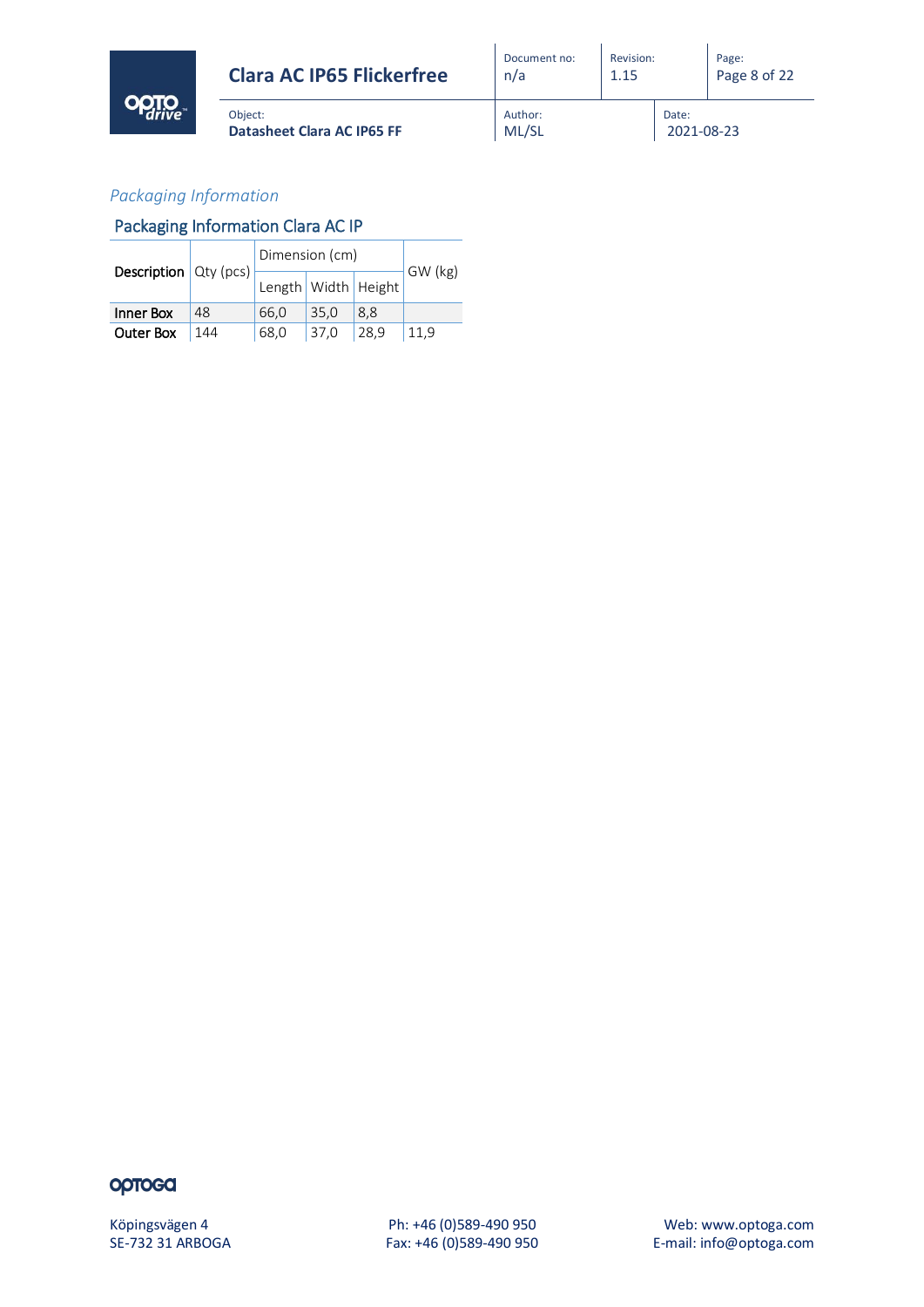

# <span id="page-8-0"></span>Dimensions LED Module





Dimensions in mm

## optosa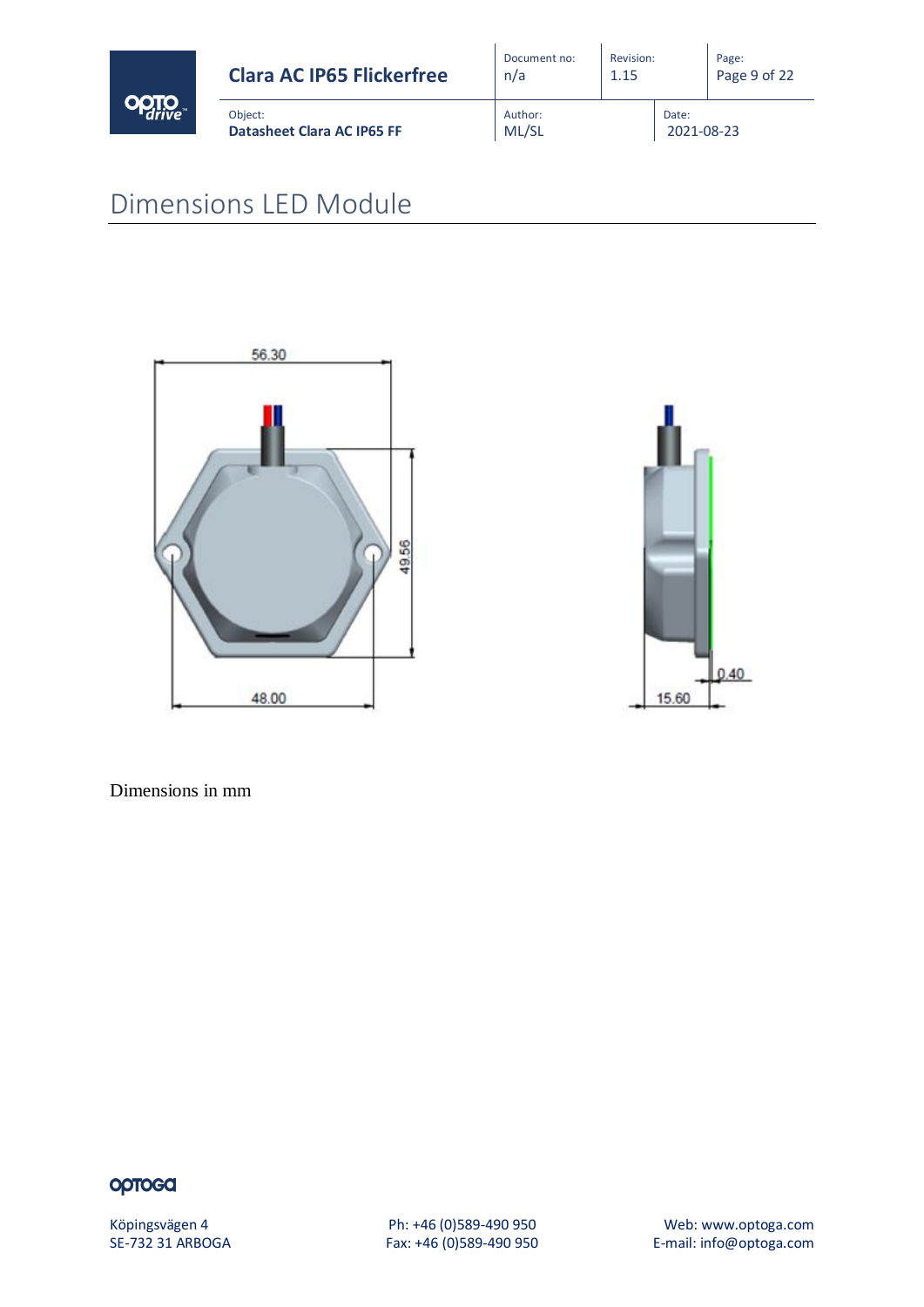| <b>Clara AC IP65 Flickerfree</b>             | Document no:<br>n/a | Revision:<br>1.15 |                     | Page:<br>Page 10 of 22 |
|----------------------------------------------|---------------------|-------------------|---------------------|------------------------|
| Obiect:<br><b>Datasheet Clara AC IP65 FF</b> | Author:<br>ML/SL    |                   | Date:<br>2021-08-23 |                        |

# <span id="page-9-0"></span>Mounting instructions



*Important: It is not possible to take the LED module apart since it is glued together to be water and moister protected.*

# <span id="page-9-1"></span>Wire

Rubber cable H05SS-F, 60cm (23.6 inches) 0,75mm²



|            | Wire         | $\mid 0.75 \text{ mm}^2$ |
|------------|--------------|--------------------------|
| Conductor  | Material     | <b>Tinned Copper</b>     |
|            | Material     | <b>Silicon Rubber</b>    |
| Insulation | Colour outer | <b>Black</b>             |
|            | Colour inner | Blue and Brown           |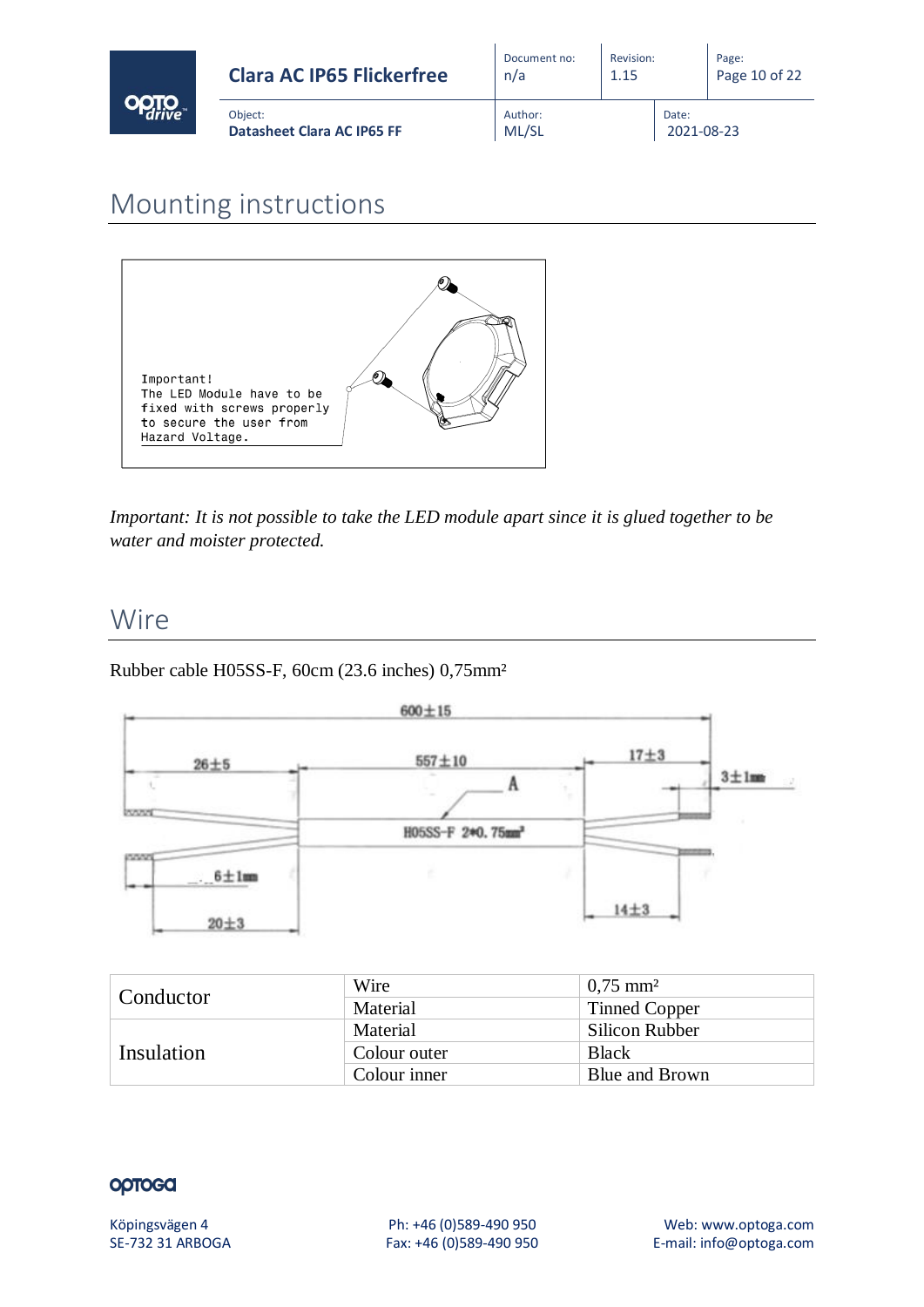

# <span id="page-10-0"></span>Parameters of the Lens System

**Pressure** 30 kPa at distance of 3 m

The lens system is mounted and fixated onto the PCB with a double press-fit and glued. The light parameters are according to the following:

| Version          | <b>VIEWING ANGLE</b> | <b>FWHM ANGLE</b> |
|------------------|----------------------|-------------------|
| CLARA IP65 COVER | $110^\circ$          | ±65°              |

#### IP65

Test Test duration 1 minute per square meter for at least 3 minutes Water volume 12.5 litres per minute

Water projected by a nozzle (6.3 mm) against enclosure from any direction shall have no harmful effects.

The IP Code, International Protection Marking, IEC standard 60529, sometimes interpreted as Ingress Protection Marking, classifies and rates the degree of protection provided against intrusion (body parts such as hands and fingers), dust, accidental contact, and water by mechanical casings and electrical enclosures.

#### IK08

| Test                         | IK <sub>08</sub>  |
|------------------------------|-------------------|
| Impact                       | 5 joules          |
| Radius of striking element   | 25mm              |
| Material of striking element | Steel             |
| Mass of striking element     | 1.7 <sub>kg</sub> |

The European standard EN 62262 — the equivalent of international standard IEC 62262 (2002) — relates to IK ratings. This is an international numeric classification for the degrees of protection provided by enclosures for electrical equipment against external mechanical impacts. It provides a means of specifying the capacity of an enclosure to protect its contents from external impacts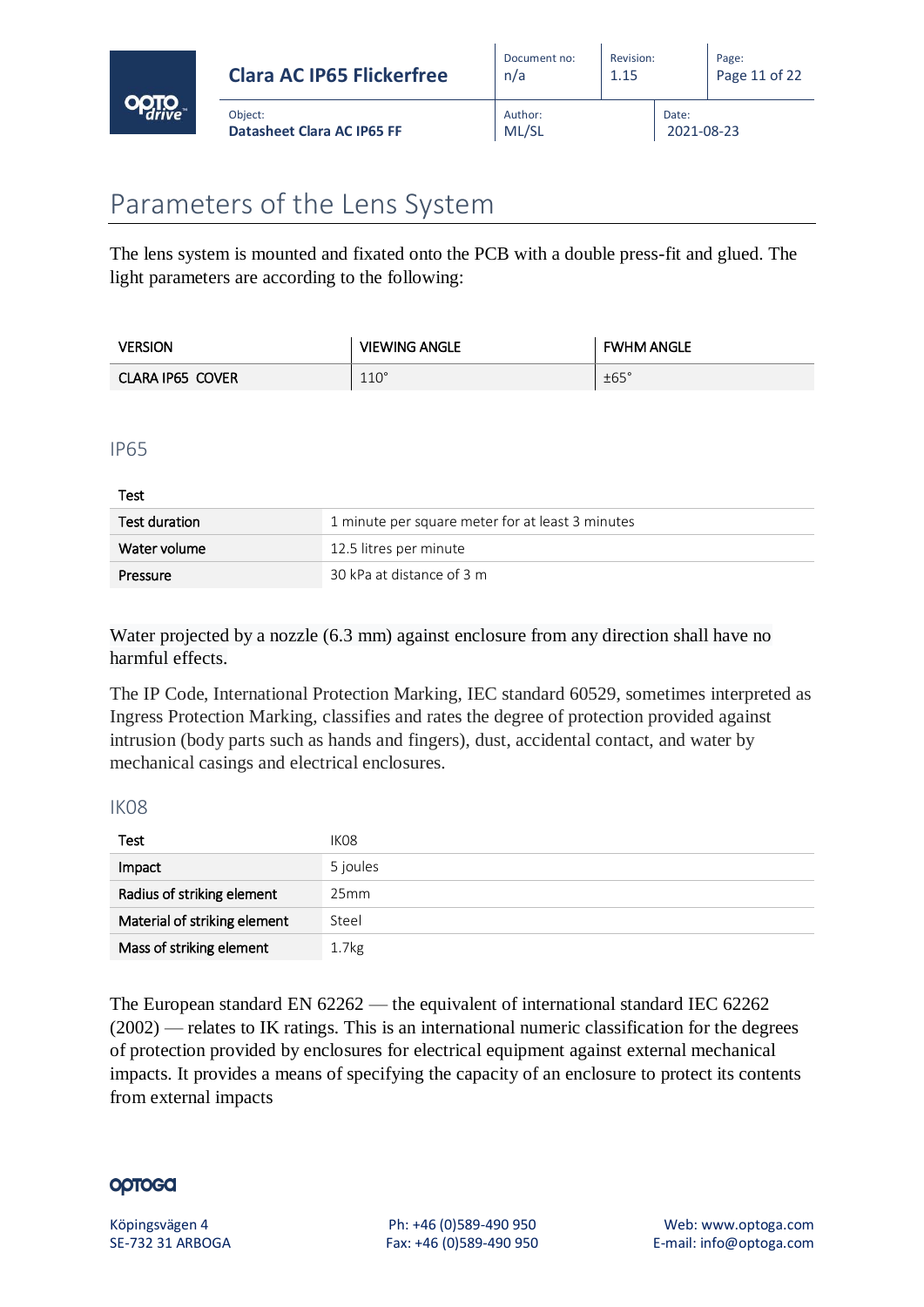| <b>Clara AC IP65 Flickerfree</b>             | Document no:<br>n/a | Revision:<br>1.15 |                     | Page:<br>Page 12 of 22 |
|----------------------------------------------|---------------------|-------------------|---------------------|------------------------|
| Obiect:<br><b>Datasheet Clara AC IP65 FF</b> | Author:<br>ML/SL    |                   | Date:<br>2021-08-23 |                        |

Beam cone



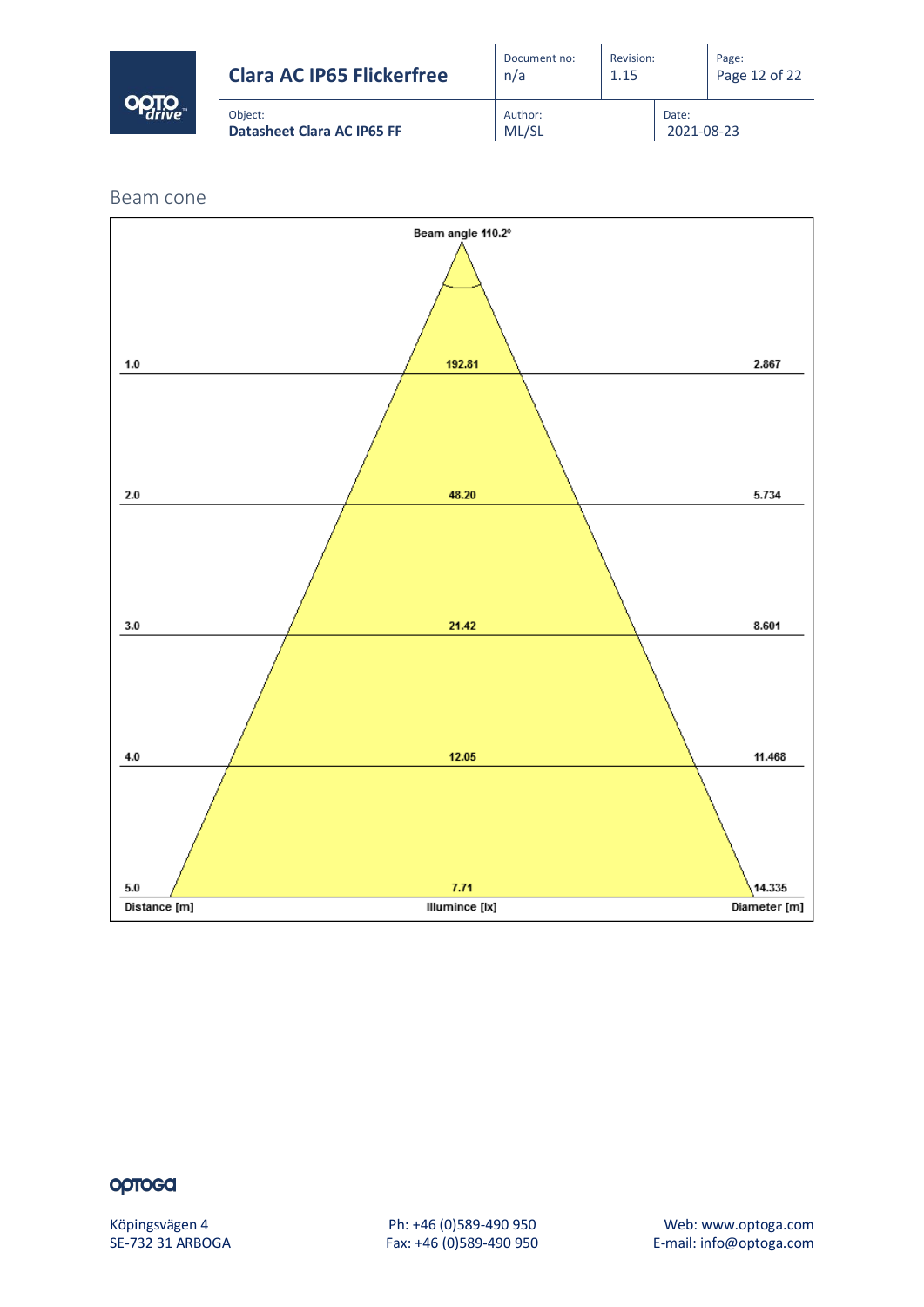

# <span id="page-12-0"></span>Photometrical

#### Flux

| Parameter                       |             | Symbol              | Value      |            |     |                          |
|---------------------------------|-------------|---------------------|------------|------------|-----|--------------------------|
|                                 |             |                     | <b>Min</b> | Typ        | Max |                          |
| Luminous Flux                   | 4W          | $\Phi$ <sub>V</sub> | 400        | 450        |     | Im                       |
|                                 | 6W          | $\Phi_V$            | 550        | 700        |     | Im                       |
|                                 | 10W         | $\Phi_{V}$          | 900        | 1100       |     | Im                       |
|                                 | 16W         | $\Phi_{V}$          |            | <b>TBD</b> |     | Im                       |
| <b>Correlated Colour</b>        | $27^{*(2)}$ | <b>CCT</b>          |            | 2700       |     | К                        |
| Temperature                     | $30^{*(2)}$ | <b>CCT</b>          |            | 3000       |     | К                        |
|                                 | $40^{*(2)}$ | <b>CCT</b>          |            | 4000       |     | К                        |
| CRI 3000 and 4000K              |             | $R_{a}$             | 80         |            |     | $\overline{\phantom{a}}$ |
| CRI for 2700K (Min Value CRI90) |             |                     | 90         |            |     |                          |

Electro-Optical characteristics LED module at IF=xxmA, 230VAC, TA=25ºC Electro-Optical characteristics LED module at IF=xxmA, 230VAC, TA=25ºC

(2)See detailed information in chapter" Binning structure graphical representation"

## Colour Spectrum

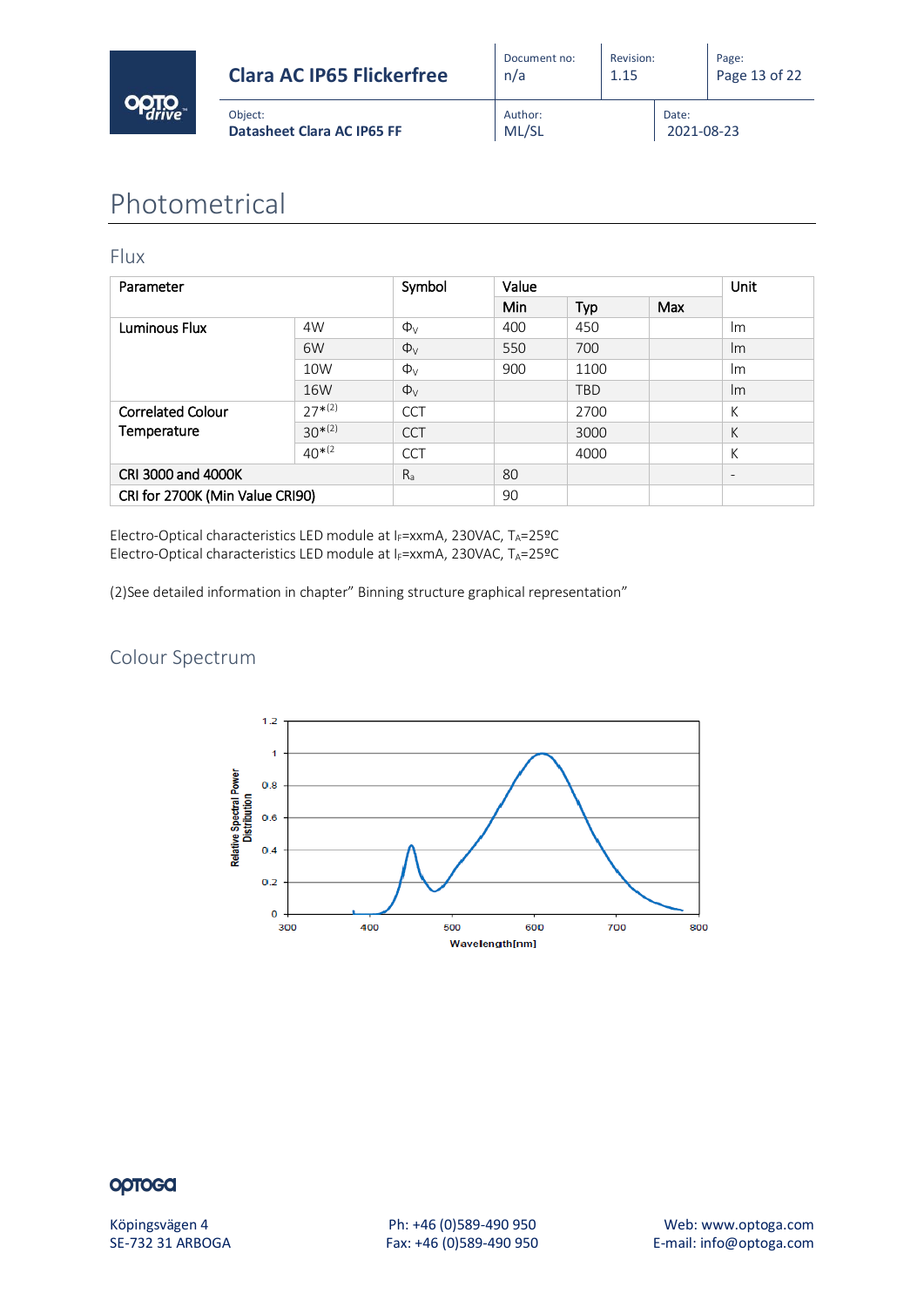

| <b>Clara AC IP65 Flickerfree</b>             |  |
|----------------------------------------------|--|
| Obiect:<br><b>Datasheet Clara AC IP65 FF</b> |  |

# <span id="page-13-0"></span>Lifetime (Calculated)

# Measurement points

When the measurement takes place you verify that the temperature on the marked measurement points is satisfying. Pending on the result you know what lifetime to expect from the module. This step will be implemented after the heat sink has been connected properly!

The lifetime is calculated at the maximum temperature recommended at the Tc (measuring point). It is important not to exceed this recommendation.

| Tc(Surface temperature) | Time for 70% light-output |
|-------------------------|---------------------------|
| 85°C                    | >50 000 Hr                |

## Measurement Control

The recommended maximum value is  $85^{\circ}$ C on Tc or measuring point. If this value is exceeded we cannot guarantee the function and the lifetime of the product. The purpose of the measurement is to control the Junction (Tj) temperature of the LED and also in order to control the performance on the complete setup. By measuring the junction temperature (Tj) the average lifetime of the product is known.

*The thermal connection is measured in temperature vs. Power.*

# Maximum Temperature

Secure the temperature in your application not to exceed 85°C. Read more in the section "Measurement control".

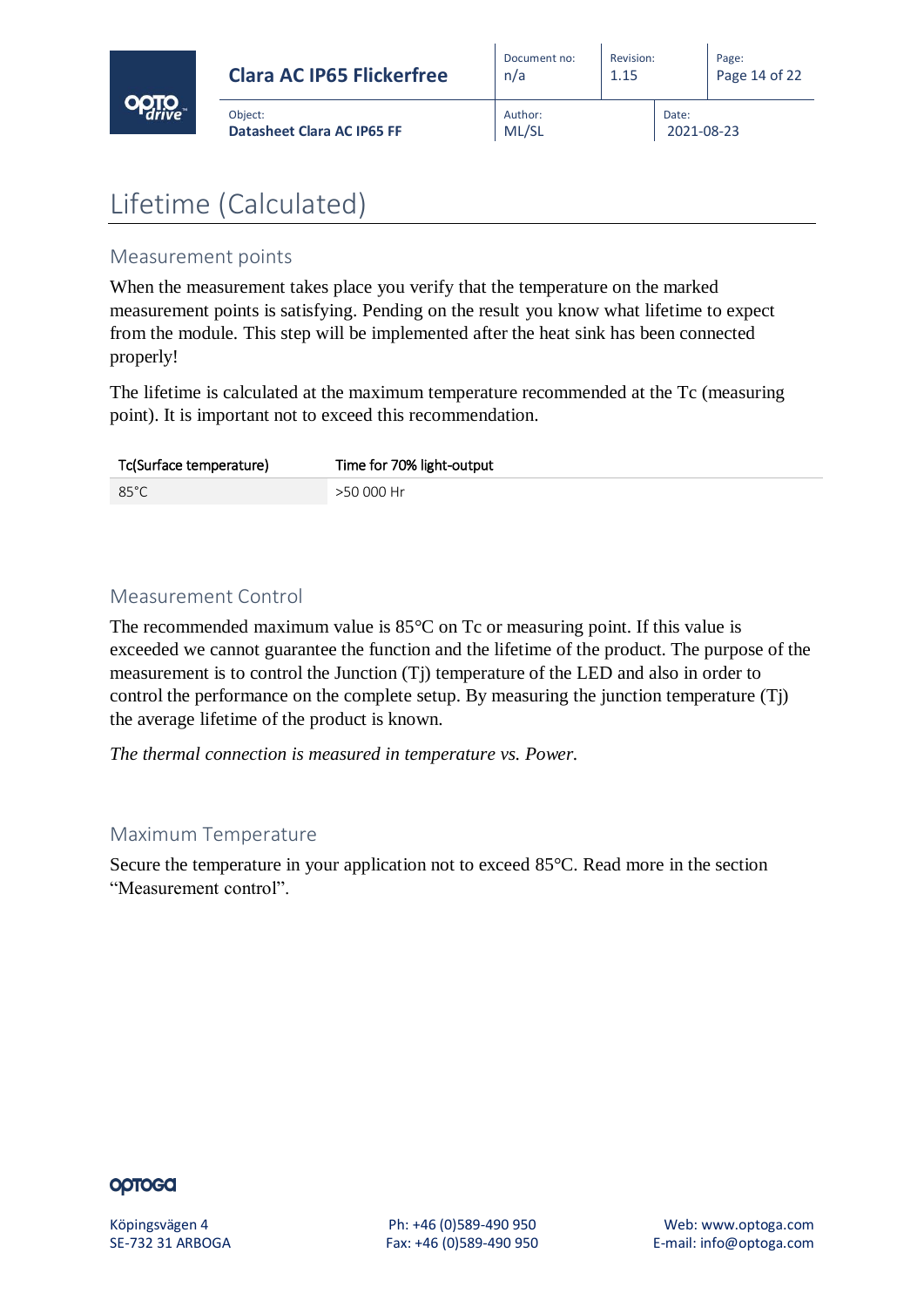| <b>Clara AC IP65 Flickerfree</b>             | Document no:<br>n/a | Revision:<br>1.15 |                     | Page:<br>Page 15 of 22 |
|----------------------------------------------|---------------------|-------------------|---------------------|------------------------|
| Obiect:<br><b>Datasheet Clara AC IP65 FF</b> | Author:<br>ML/SL    |                   | Date:<br>2021-08-23 |                        |

# <span id="page-14-0"></span>Performance

## Current vs. Voltage

*With increasing voltage the light output and the heat increases.*



## Temperature Characteristics



Consider the thermal capabilities of where the LED module is to be fitted. The temperature is an important factor for light output as well as for long time light output degradation.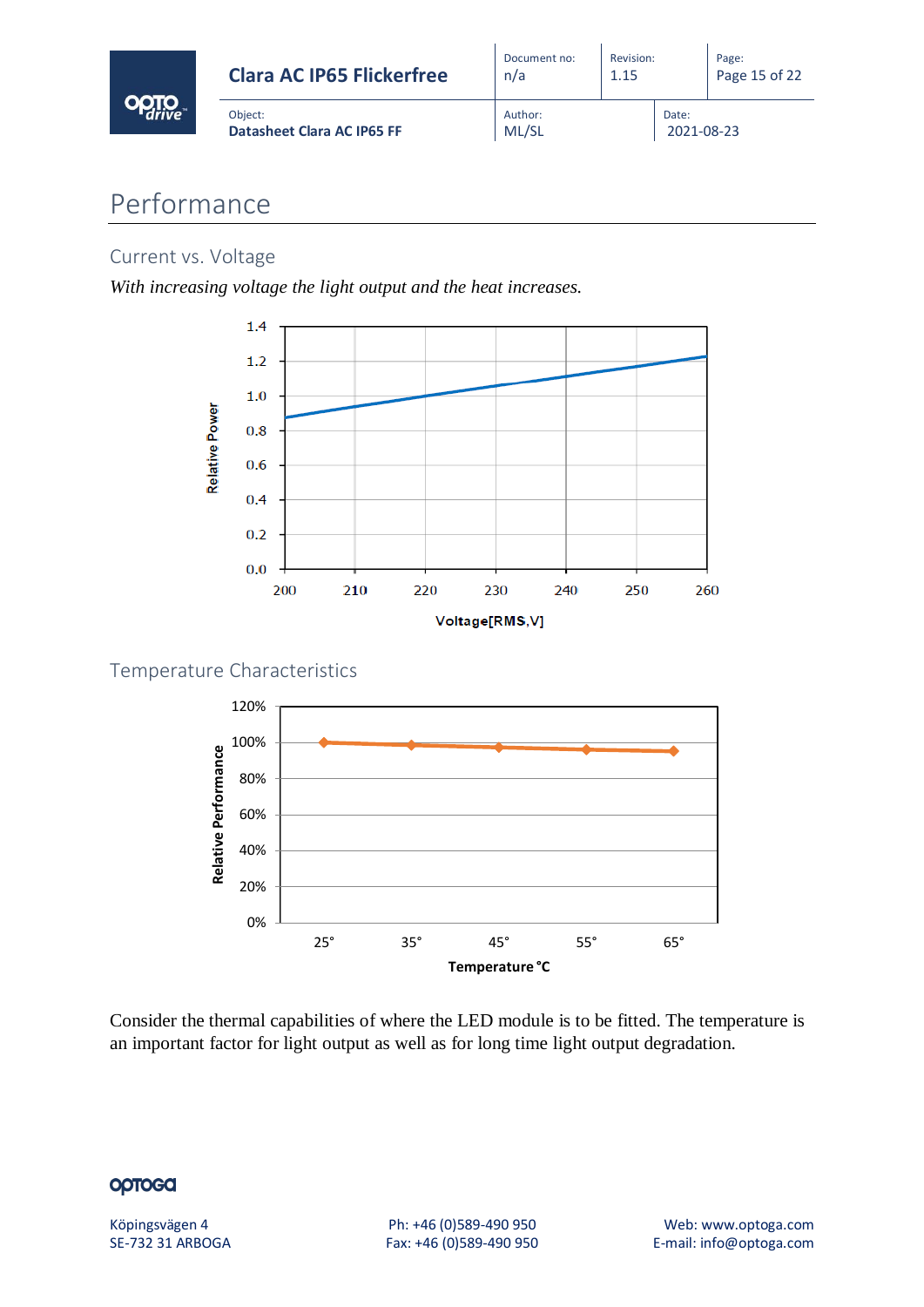| <b>Clara AC IP65 Flickerfree</b>      | Document no:<br>n/a | Revision:<br>1.15 |                     | Page:<br>Page 16 of 22 |
|---------------------------------------|---------------------|-------------------|---------------------|------------------------|
| Obiect:<br>Datasheet Clara AC IP65 FF | Author:<br>ML/SL    |                   | Date:<br>2021-08-23 |                        |

# <span id="page-15-0"></span>CCT structure graphical representation

Binning structure graphical representation IEC 1976



\* Note that the Blue boxes represent Energy Star Rank

| Short form in diagram | Colour Code | CCT   |
|-----------------------|-------------|-------|
| H                     | רר          | 2700K |
| G                     | 30          | 3000K |
|                       | 40          | 4000K |

#### Colour Rendering Index (CRI)

| <b>CRI Code</b> | CRI (min) Ra |
|-----------------|--------------|
| 8               | >80          |
| ۰Q<br>ັ         | >90          |

#### Short form letters for CCT (K)

| <b>Colour Code</b> |       |
|--------------------|-------|
| 27                 | 2700K |
| -30                | 3000K |
| -40                | 4000K |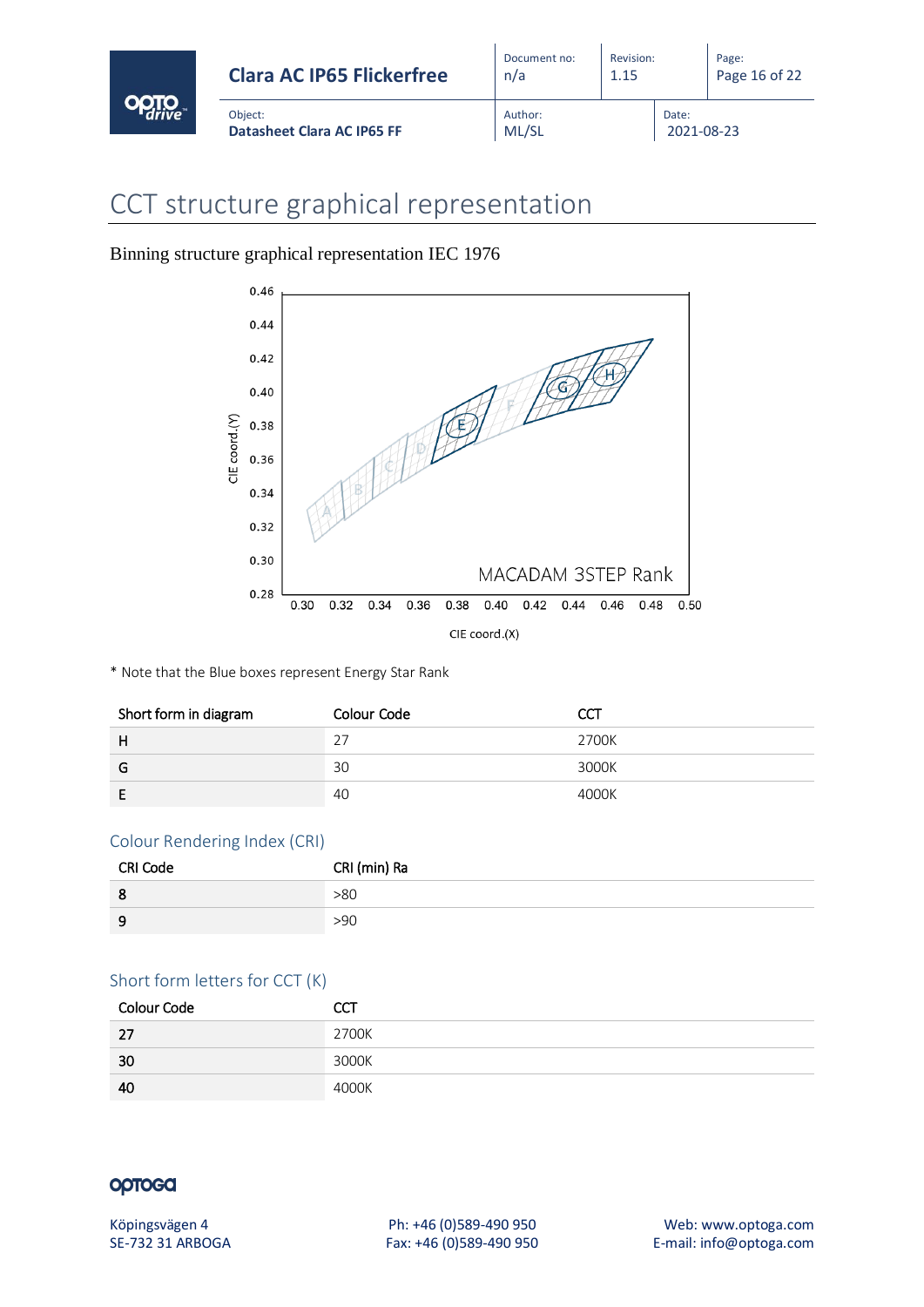

ML/SL

Revision: 1.15

Date:

2021-08-23

# <span id="page-16-0"></span>Dimmers tested

Object:

Test performed on 4W version with one (1) unit connected

**Datasheet Clara AC IP65 FF**

| <b>Dimmer</b>    | <b>Version</b>    | <b>Output</b><br><b>Max</b> | <b>Output</b><br><b>Min</b> | Min% | <b>Flicker</b><br>(perceived) | <b>Noise</b> |
|------------------|-------------------|-----------------------------|-----------------------------|------|-------------------------------|--------------|
| ABB/Busch Jaeger | 6523URJGL-214-103 | 4,00                        | 0,90                        | 23%  | No                            | No           |
| <b>Elko</b>      | 400GLI            | 4,00                        | 1,00                        | 25%  | No.                           | No           |
| <b>Niko</b>      | 310-0190X         | 1,20                        | 0,01                        | 1%   | No.                           | No           |
| Vadsbo           | <b>VD200</b>      | 3,80                        | 0,30                        | 8%   | No                            | No           |
| Qlight           | Monodim 350       | 4,00                        | 1,40                        | 35%  | No                            | No           |
| Schneider        | SBD315RC          | 4,00                        | 1,40                        | 35%  | Yes                           | No           |
| SG               | 820320 LEDIM400   | 3,80                        | 0,01                        | 0%   | No.                           | No           |
| Elko             | 315 GLE           | 4,00                        | 1,40                        | 35%  | No                            | No           |
| Gira             | 2262 00 / i01     | 4,00                        | 2,20                        | 55%  | <b>Yes</b>                    | No           |
| ABB/Busch Jaeger | 2247U             | 4,00                        | 1,10                        | 28%  | No                            | No           |
| Q-light          | Duo touchdim      | 3,80                        | 0,40                        | 11%  | No                            | No           |
| Q-light          | Zerodim 350       | 4,00                        | 1,00                        | 25%  | No                            | No           |
| Ehmann           | T14.03.1          | 3,70                        | 1,50                        | 41%  | No.                           | No           |
| Vadsbo           | <b>VD300</b>      | 3,90                        | 0,50                        | 13%  | <b>No</b>                     | No.          |
| Gelia            | EF700DC           | 3,80                        | 2,00                        | 53%  | No                            | No           |

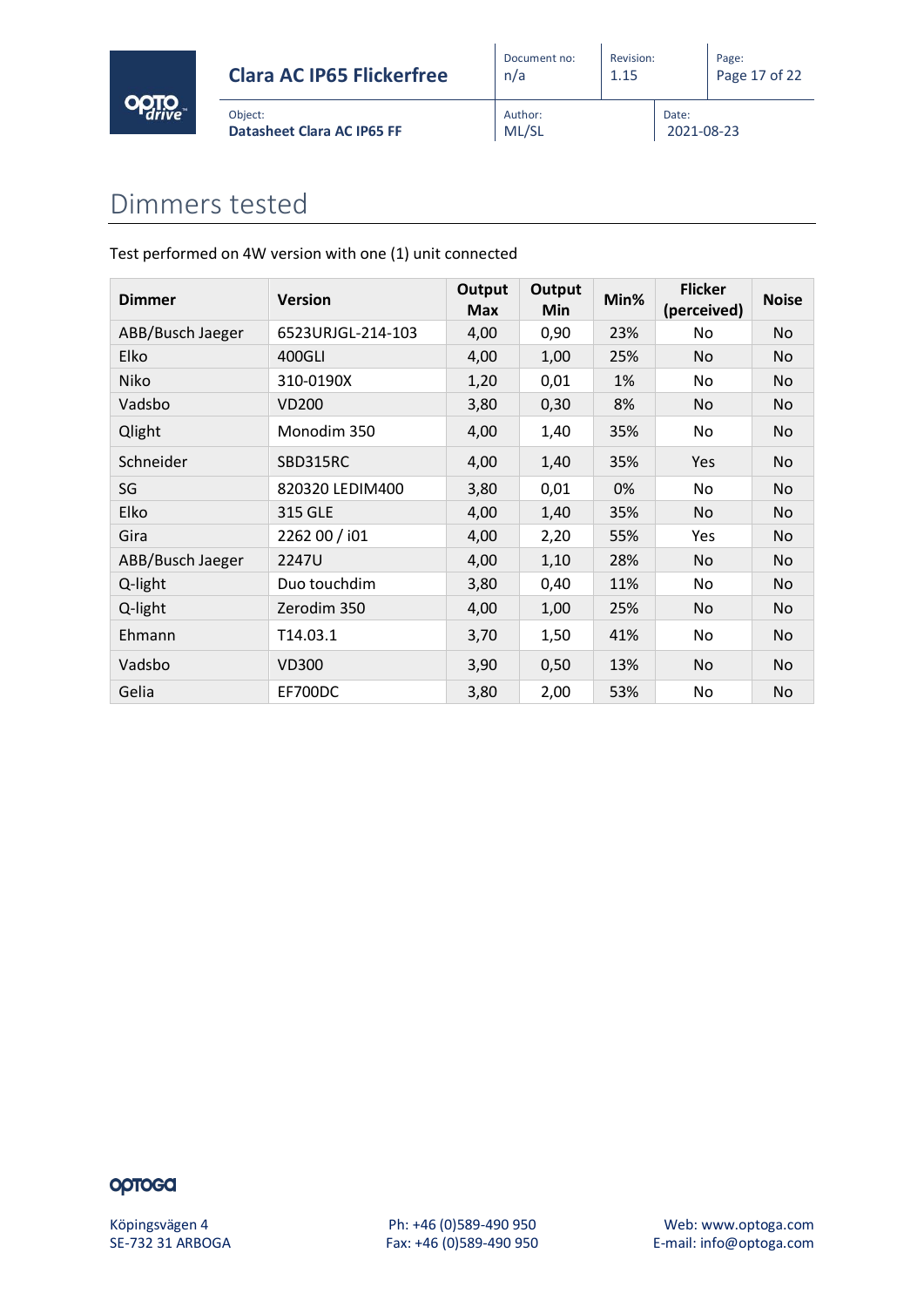

# <span id="page-17-0"></span>Verification of Conformity

Object:

The module has been tested at Intertek Semco according to IEC 62031 for Europe and according UL8750 and CSA C22.2 No. 250.13 for USA and Canada.

| Radio Disturbance              | IEC 55015:2006 + A1:2007 +<br>A2:2009 |                                              |
|--------------------------------|---------------------------------------|----------------------------------------------|
| <b>SURGE</b>                   | IEC 61000-4-5                         | $1,5$ kv                                     |
| <b>Fast transient BURST</b>    | <b>IEC 61547</b>                      | $2$ kv                                       |
| <b>SAFETY</b>                  | IEC 62031:2008                        |                                              |
| <b>Photo Biological Safety</b> | IEC 63171:2008                        |                                              |
| <b>EMC</b>                     | IEC 61000-3-2:2006                    |                                              |
| <b>EMC</b>                     | IEC 61000-3-3:2008                    |                                              |
| ESD <sup>*</sup>               | IEC 61000-4-2                         | 8 kv Air discharge<br>4 kv Contact discharge |
| IK class                       | IEC 62262                             | IK <sub>08</sub>                             |
| IP class                       | IEC 60529                             | IP65 / IP67                                  |

*\* Please consult the document ESD standards on Optodrive ED, ID and AC*

# <span id="page-17-1"></span>IEC Protection Classes

The Clara Optodrive module is designed to be built in directly to a Class I fixture.

For Class II fixture use, an electrical insulating pad is needed between the module and the fixture. The pad needs to be minimum 2.5mm wider than the module in all directions; insulating screws such as nylon or plastic must be used when assembling the module to the fixture.

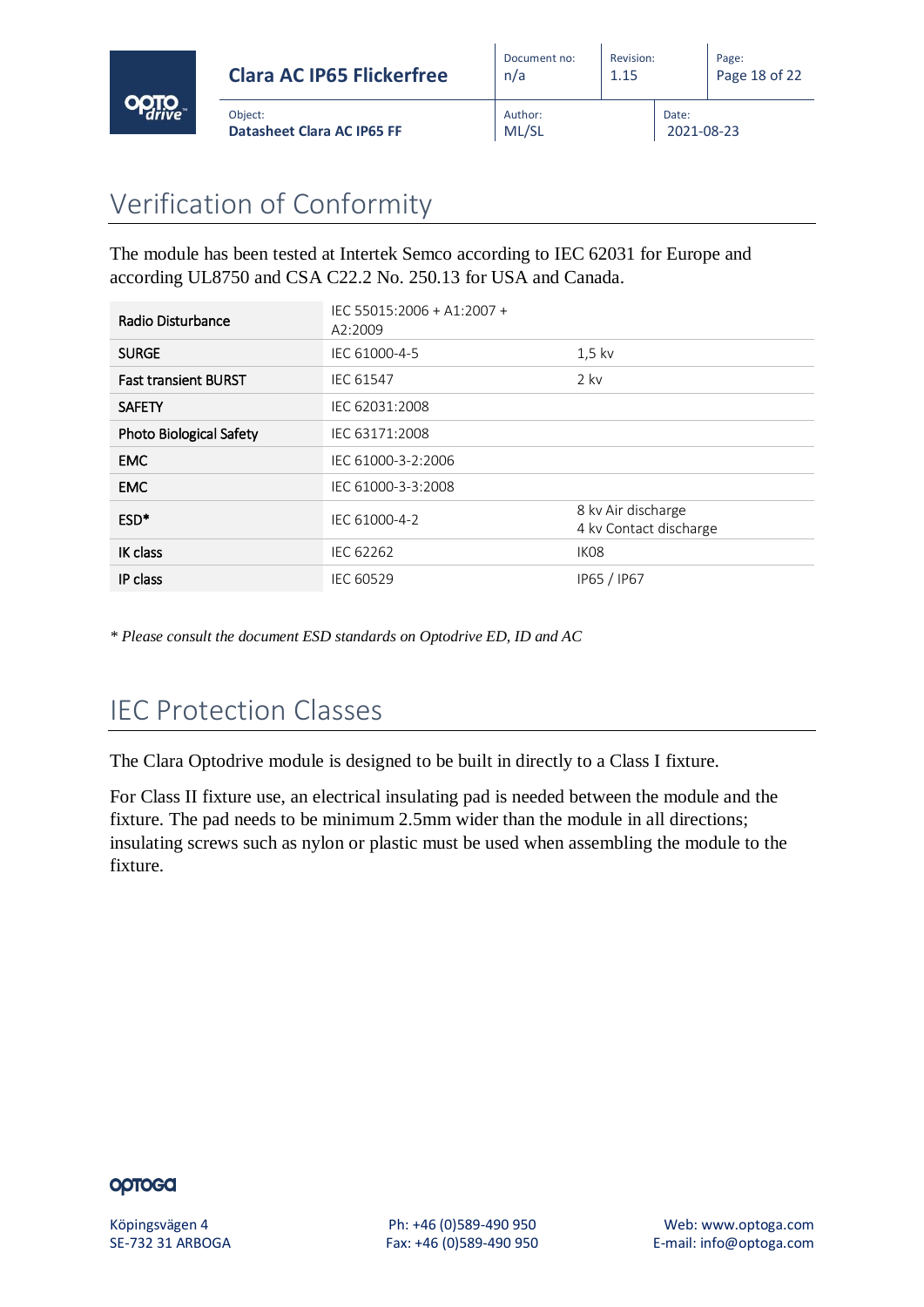

Revision: 1.15

Date:

2021-08-23

## Production Setup

Production in accordance with IPC-6012-B and IPC-A-600G class 2

The LED Module is in accordance to EU Directive 2002/95/EC(ROHS)

The bare PCB is isolation tested with 3000VDC/10mA for 10 seconds

## PCB Material Setup

*In all questions regarding the bare PCB please use "Material Data sheet Optodrive" as a guideline.*

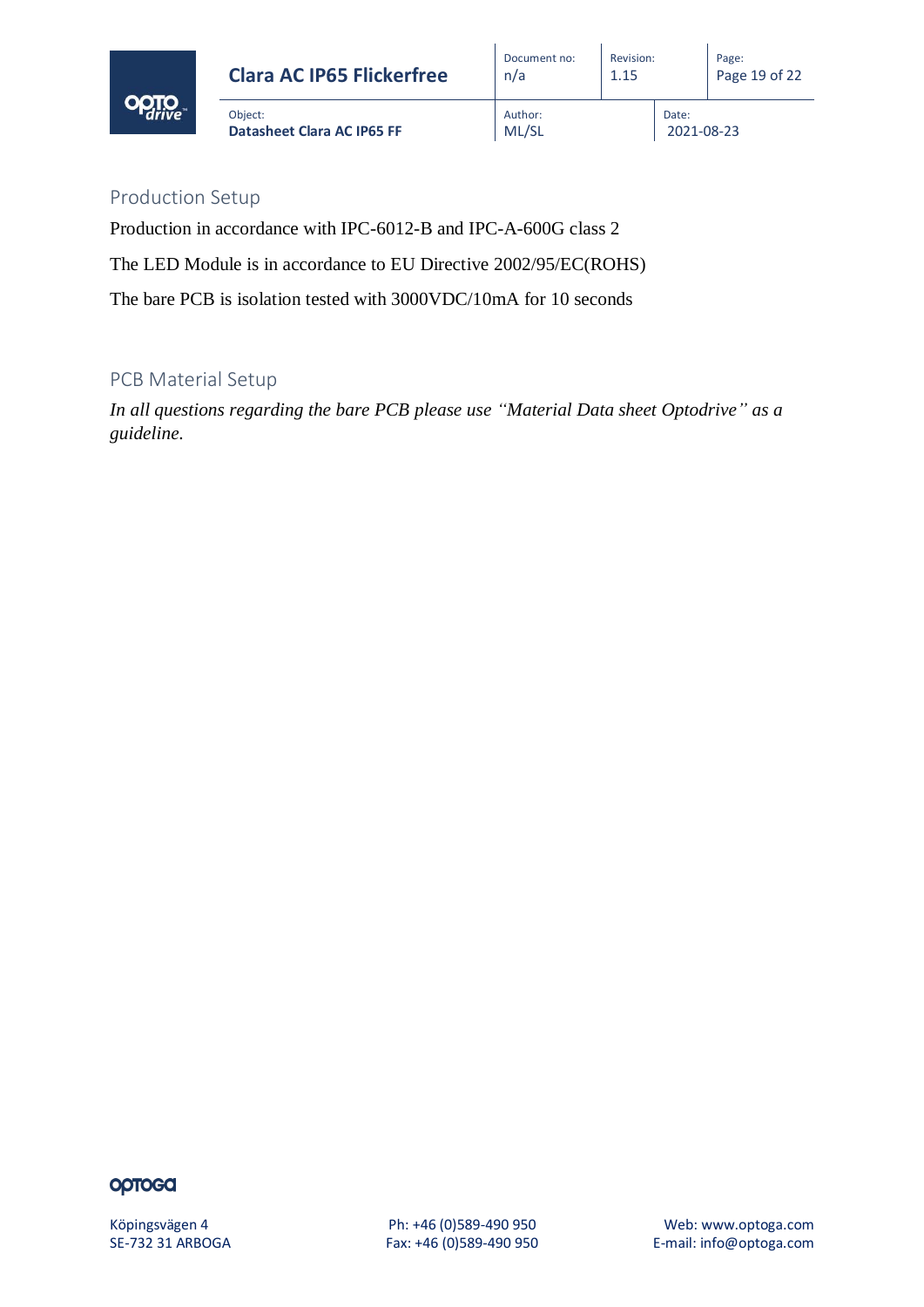

ML/SL

Revision: 1.15

Date:

2021-08-23

- <span id="page-19-0"></span>• This device should not be used in any type of fluids such as water, oil, organic solvent etc.
- When cleaning is required, use only water together with mild soap on the outside of the lens. Cleaning inside of the LED module is strictly prohibited.
- The appearance and specifications of the product may be modified for improvement without notice.
- Long time exposure of sunlight or occasional UV exposure will cause lens discoloration.
- Opening of the LED module is prohibited due to risk of EMC, dust, grease and other exposures that will damage it.
- The LED Module should always be mounted to a proper heat sink before it's connected with its proper leads.

## Handling in regards to static electricity

- The Optodrive products have integrated circuits (IC) on board that may be damaged if exposed to static electricity. Please handle the products only while using equipment that prevents static electricity. Do not handle them without having ESD protection.
- The Optodrive products are not be installed into the end product without proper ESD protection.
- Optodrive LED Modules meet IEC61547:2009 and IEC61000-4-2. We recommend the light fixture manufacturer to take the mentioned standards under consideration.

## Storage before use

- Use only properly rated test equipment and tools for the rated voltage and current of the product being tested.
- It is strongly suggested to wear rubber insulated gloves and rubber bottom shoes while handling the product.
- Do not wear any conductive items (such as jewelry) which could accidentally contact electric circuits.
- Faults, lightning, or switching transients can cause voltage surges in excess of the normal ratings.
- Internal component failure can cause excessive voltages.
- Stored or residual electricity in long wire could be hazardous.

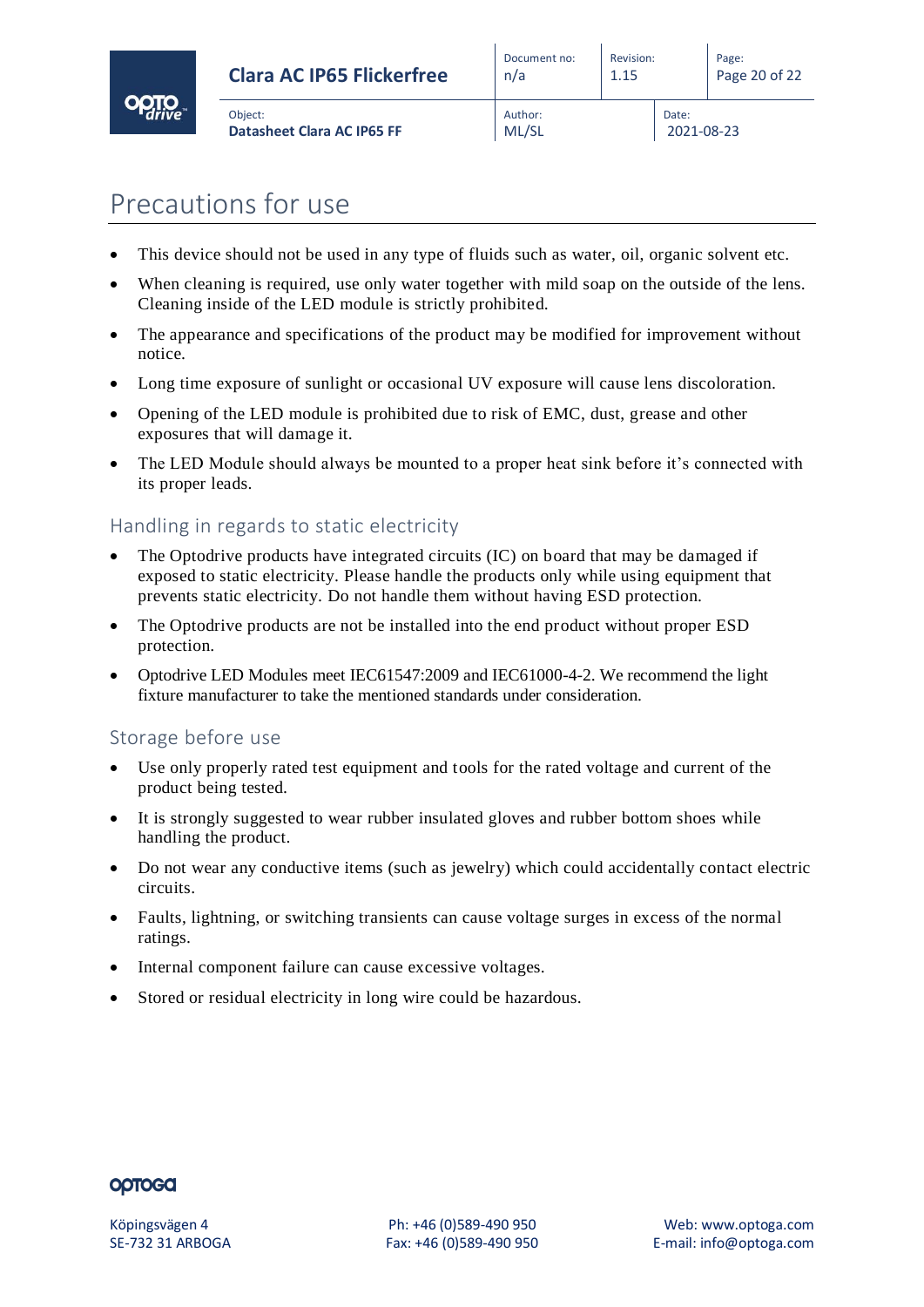

| <b>Clara AC IP65 Flickerfree</b>      | Document no:<br>n/a | Revision:<br>1.15 |                     | Page:<br>Page 21 of 22 |
|---------------------------------------|---------------------|-------------------|---------------------|------------------------|
| Object:<br>Datasheet Clara AC IP65 FF | Author:<br>ML/SL    |                   | Date:<br>2021-08-23 |                        |

 $\overline{1}$ 

# <span id="page-20-0"></span>ROHS III Compliant

All our LED modules meet the Restrictions of Hazardous Substances (RoHS III)!

There has been a growing consensus that Lead Free Systems should increase for the safety of our environment. It is a very serious problem that lead and other harmful materials are being used in commercial and industrial products, causing more and more environmental problems. This has led to regulations such as RoHS (Restriction of the use of certain Hazardous Substances) from the EU and the Japan Ministry of Trade and Industry (MITI). All LED module makers providing products to these countries should comply with these restrictions. In order to meet the RoHS III regulation, Optoga is strictly implementing a ban on lead and other hazardous materials in its products. This is in compliance with our responsibilities as good corporate citizens.

#### Design for Environment:

According to the EU-directive (RoHS III) the following substances must not be used in this product

| Lead.                          | (Pb)          |
|--------------------------------|---------------|
| Mercury                        | (Hg)          |
| Cadmium                        | (Cd)          |
| Chromium                       | $VI(Cr^{6+})$ |
| Polybrominated biphenyls       | <b>PBB</b>    |
| Polybrominated diphenyl ethers | <b>PBDE</b>   |
| Bis(2-ethylhexyl) phthalate    | <b>DEPH</b>   |
| Butyl benzyl phthalate         | <b>BBP</b>    |
| Dibutyl phthalate              | <b>DBP</b>    |
| Diisobutyl phthalate           | DIBP          |
|                                |               |